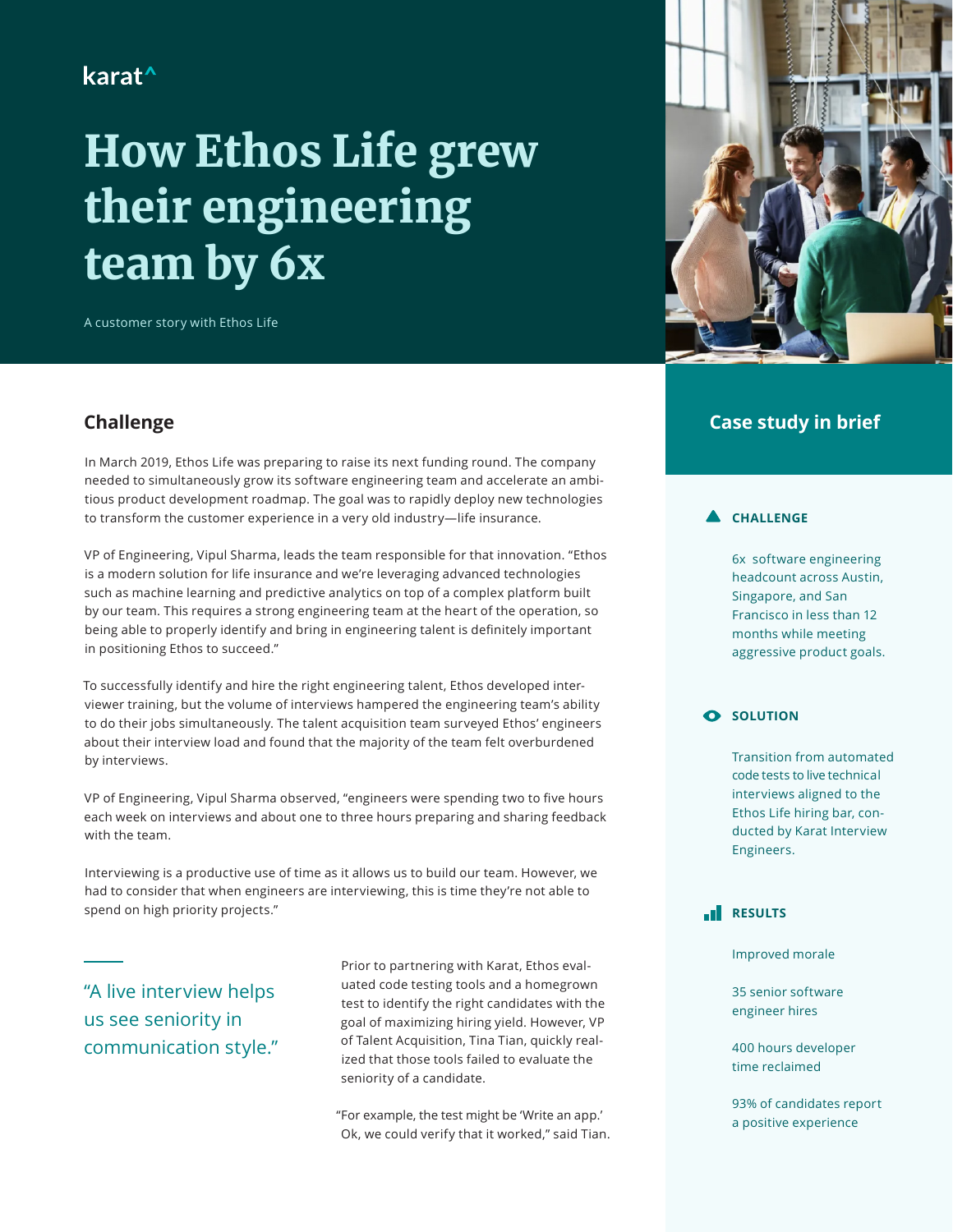"But it made it hard to say that the seniority is there, which we really look for in communication style. A live interview helps us see seniority in communication style. Like how a candidate takes feedback and how they work with other teams to approach a methodology. Everyone has opinions on how to approach an issue, but the most important thing is how they work together. Take home tests can't identify that."

At the same time, Sharma saw that the test would not scale. "Creating and reviewing the take home tests took engineering time. Additionally, we missed the opportunity to have candidates walk us through their thought process or show us their communication and working style.

Our technical calls solved this, but again, it was taking engineering hours to build the test, administer or attend the interview, and review afterward. Our team understands how important it is to build the best team and was willing to put in the time and effort. However, this was not the ideal setup. We were, at the time, and are still, building rapidly and constantly require all hands on deck."

Then, a member of the engineering team suggested Karat. "We had to quantify the value engineering time, once we did, it was significant. We realized that using an external partner would have a high ROI. Internal bandwidth was important, that's why we went with Karat," said Tian.

## **Solution**

Today, Karat conducts first-round technical interviews on behalf of Ethos for Back End, Front End, Full Stack, Data Science, and SWE 1 roles in Austin, Singapore, and San Francisco. To get started, Karat's Alignment Engineers worked with the Ethos team to identify competencies that accurately represented the Ethos hiring bar. After two calibrations, the competencies for each role properly represented the seniority and coding style needed to be successful on the Ethos Life engineering team.

"Defining our bar was a step forward for us. It allowed our team and the Karat team to be on the same page with the candidates we wanted to attract and hire," noted Sharma. "Long-term, this saved time and created more trust in the process. As a result, we were able to gradually have more candidates go through the Karat process, and more candidates aligned with what we were looking for on the engineering team." Tian added, "we ended up with a framework that quantifiably tells us what each approach to solving the question really means. If they're an 8 out of 10 in algorithms, then the candidate is a 'yes', but if they're an 8 out of 10 in systems design, then it's a 'no.'" She advises future Karat partners, "it's really valuable for talent acquisition and engineering to spend time to build that framework with Karat."

## **Results**

Today, Sharma says, "the end result is our stellar team and growth trajectory. The other thing is that [Karat] allowed us to reflect on what kind of team we wanted to build, and the caliber of engineers needed to get us there."

Ethos has not only reclaimed engineering time previously dedicated to interviewing and evaluating code tests, but realized efficiencies on the recruiting team as well. "We realized that using an external partner would have a high ROI. Internal bandwidth was important, that's why we went with Karat."